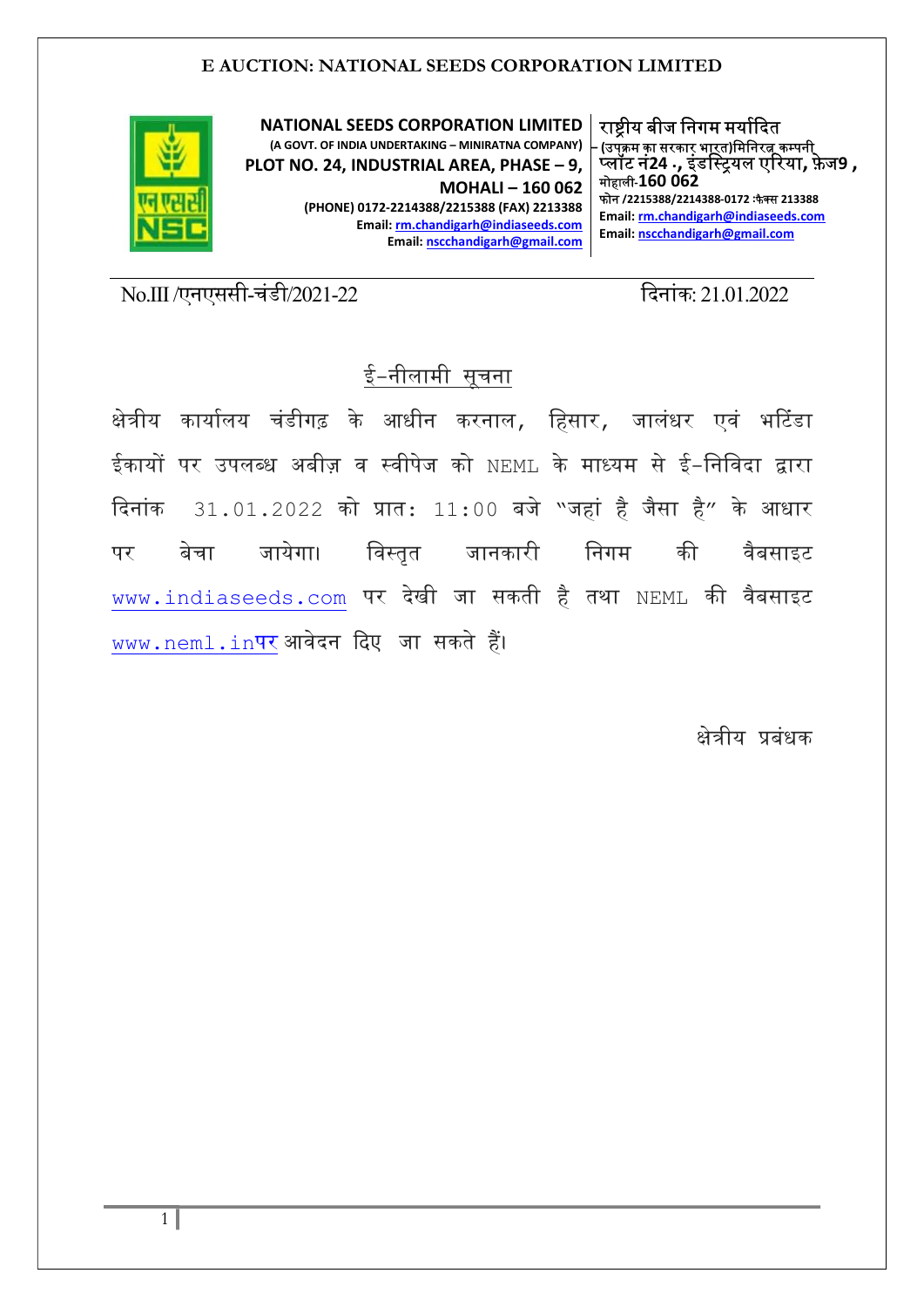## NATIONAL SEEDS CORPORATION LTD (A Govt. of India Undertaking-Miniratna Company) Regional Office: Chandigarh

# E- AUCTION FOR SALE OF SUBSTANDARD SEED AS NON SEED No.III/QC/NSC-Chd/2021-22 DATE: 22.01.2022 CLOSING AT 11.00 HRS ON 31.01.2022

## TERMS & CONDITIONS OF E AUCTION

#### 1.INVITATION FOR BIDS:

NATIONAL SEEDS CORPORATION LTD (A Government of India undertaking- Miniratna Company), India, (hereinafter called the Seller and referred as NSCL) invites bids from interested buyers for sale of Seed as non-seed through NCDEX e Markets Ltd Platform/Exchange Platform https://market.neml.inthe online trading system made available by NCDEX e Markets Ltd, as per the salient and detailed terms and conditions prescribed hereunder:- Salient Features

| <b>Price Quote</b>                                       | Rs/Quintal                                                                                                                                                                                                                                                                                                                                                                                                                                                                                                                                                                                                                                                                                                                                                                                                              |
|----------------------------------------------------------|-------------------------------------------------------------------------------------------------------------------------------------------------------------------------------------------------------------------------------------------------------------------------------------------------------------------------------------------------------------------------------------------------------------------------------------------------------------------------------------------------------------------------------------------------------------------------------------------------------------------------------------------------------------------------------------------------------------------------------------------------------------------------------------------------------------------------|
| <b>Tick Size</b>                                         | 1 Re                                                                                                                                                                                                                                                                                                                                                                                                                                                                                                                                                                                                                                                                                                                                                                                                                    |
| <b>Minimum Quantity</b>                                  | NA (location wise LOT)                                                                                                                                                                                                                                                                                                                                                                                                                                                                                                                                                                                                                                                                                                                                                                                                  |
| <b>Price Quote</b>                                       | Exclusive of the applicable taxes (GST, mandi tax etc)                                                                                                                                                                                                                                                                                                                                                                                                                                                                                                                                                                                                                                                                                                                                                                  |
| <b>Earnest Money</b>                                     | 2.5 % of the quoted value in NeML Account (refundable to<br>unsuccessful bidder)Successful bidder will however be refunded<br>after final settlement of trade and deduction of service charges etc.                                                                                                                                                                                                                                                                                                                                                                                                                                                                                                                                                                                                                     |
| <b>Payment of contract value</b><br>by successful bidder | 20% of contract value within 3 consecutive bank working days from<br>the date of awarding in e-Auction and 80% of contract value within<br>next 7 bank working days from delivery order generation. The<br>payments to be made into the account of NSCL. If the amount<br>referred above, are not deposited in the time as specified, the balance<br>unpaid amount will attract interest $(a)$ of 18% per annum of the<br>delayed period which shall not exceed 15 days over and above<br>admissible period referred above. If the 90% of the value of non-<br>seed is not paid within even the extended period of 15 days, NSCL<br>reserves the rights to forfeit the entire amount deposited by the<br>successful bidder and resale the non-seed at the risk and cost of<br>bidders who has not deposited the amount. |
| <b>Service charges</b>                                   | 0.50% plus applicable taxes of transaction value to be paid by<br>successful bidder, would be recovered from EMD                                                                                                                                                                                                                                                                                                                                                                                                                                                                                                                                                                                                                                                                                                        |
| <b>Floor Price</b>                                       | NSCL may prescribe Disclosed/Undisclosed floor price                                                                                                                                                                                                                                                                                                                                                                                                                                                                                                                                                                                                                                                                                                                                                                    |
| <b>Declarations of treated seeds</b>                     | Successful bidder of treated seeds would be required to submit a<br>declaration on non-Judicial stamp paper of Rs.100 duly notarized<br>within 3 days of award of auction that sold seeds would not be used<br>for fodder, food and any other wrong purpose. (As per Annexure III)                                                                                                                                                                                                                                                                                                                                                                                                                                                                                                                                      |
| <b>Stock lifting</b>                                     | Staggered lifting permitted; however, no delivery will be made<br>before receiving full payment (excluding EMD) of allotted quantity.<br>The lifting of the non-seed must be completed within 15working<br>days from the award of e auction, if due to certain unavoidable<br>circumstances it is not possible for NSCL to deliver the non-seed                                                                                                                                                                                                                                                                                                                                                                                                                                                                         |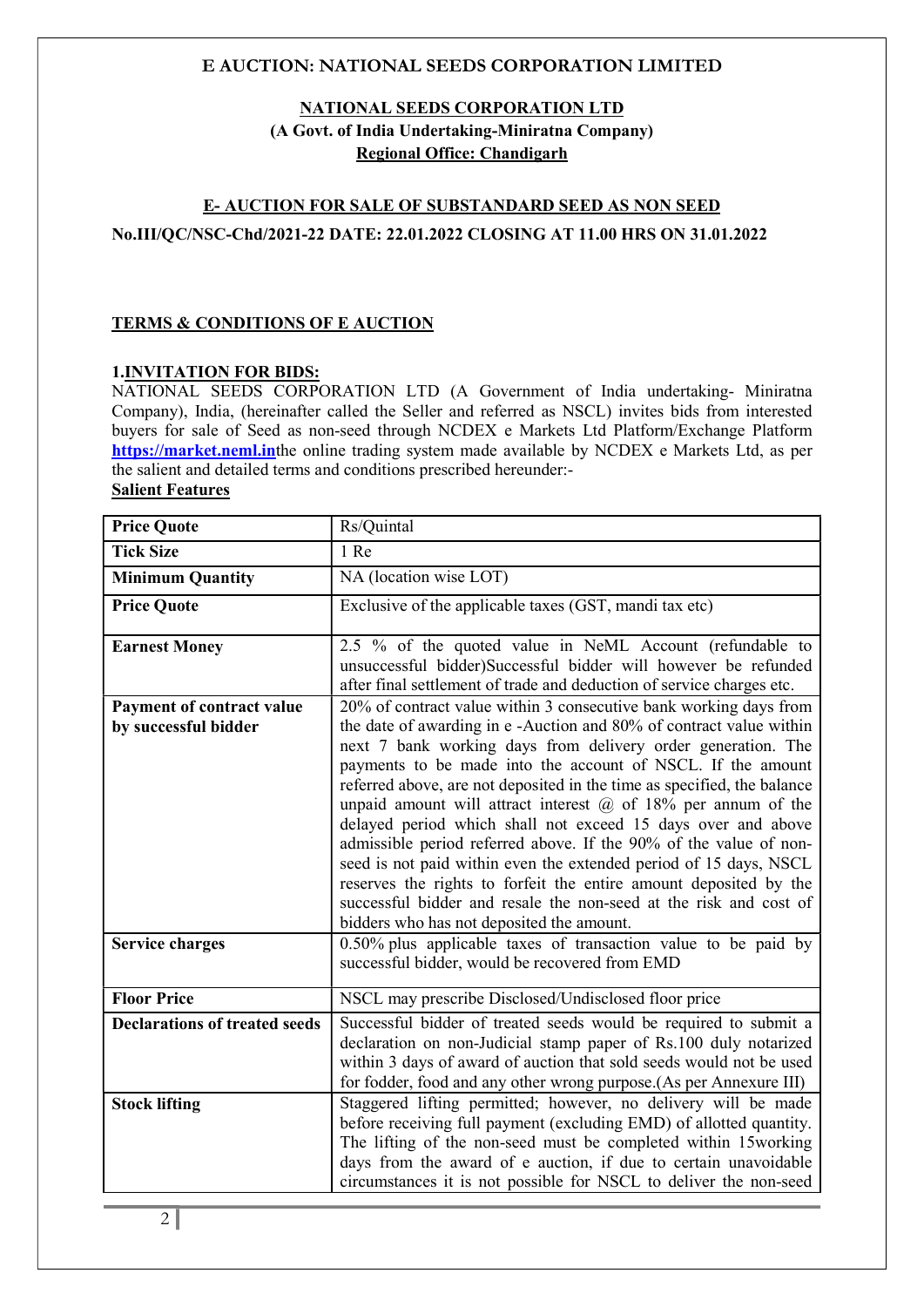|                          | within stipulated period, NSCL can enhance the delivery period as<br>may be necessary. The non-seed sold can be kept in the godown at<br>the risk of the purchaser for a period of 15 days from the stipulated<br>lifting period (15 days from the award of e auction) on payment of<br>godown rent $\omega$ of Rs.0.50 per qtl., per day which will be charged<br>extra. If the non-seed is not lifted within the said period, the NSCL<br>reserve the right to forfeit the whole deposit amount along with<br>EMD without prior intimation and resell the non-seed at the buyers<br>risk and cost and entire loss due to variation in selling price will be<br>recovered from the purchaser along with other incidental charges. |
|--------------------------|------------------------------------------------------------------------------------------------------------------------------------------------------------------------------------------------------------------------------------------------------------------------------------------------------------------------------------------------------------------------------------------------------------------------------------------------------------------------------------------------------------------------------------------------------------------------------------------------------------------------------------------------------------------------------------------------------------------------------------|
| <b>System of auction</b> | If the offered quantity is less than 1000 qtls. English auction will be                                                                                                                                                                                                                                                                                                                                                                                                                                                                                                                                                                                                                                                            |
|                          | followed whereas for more than 1000 qtls., Yankee auction will be<br>followed. In case of English auction, the bidders should quote for                                                                                                                                                                                                                                                                                                                                                                                                                                                                                                                                                                                            |
|                          | entire quantity whereas in case of Yankee, the bidders are allowed to                                                                                                                                                                                                                                                                                                                                                                                                                                                                                                                                                                                                                                                              |
|                          | quote for part of auctioned quantity. However, all the bidders are                                                                                                                                                                                                                                                                                                                                                                                                                                                                                                                                                                                                                                                                 |
|                          | allowed to lift the stock at H1 rate only.                                                                                                                                                                                                                                                                                                                                                                                                                                                                                                                                                                                                                                                                                         |

## 2. ITEMS, QUALITY AND QUANTITY:

The seeds are offered by NSCL on "as is where is basis" at the locations as per Annexure-I.

- Bids received for less than the specified quantity for a particular location and item shall not be considered.
- The representative samples can be inspected between 10.00A.M to 5.30P.M on all working days at the place where the stocks proposed for sale are available.
- The bidder must check thoroughly the quality of the stocks before participating in e auction.
- Bid quantity mentioned above is only approximate and may vary.

#### 3. PRICE:

NSCL may declare the disclosed/undisclosed floor price of commodities in consultation with NCDEX e Markets Ltd. Price to be quoted in delivered weight and quality basis on 'as is where is' basis. The evaluation and finalization of bids received shall be made on the basis of the highest price quoted by the bidders. Prices are excluding APMC cess and all expenses, GST (if any).

## 4. VALIDITY:

The Bids of all Bidders as at the final close of the E-Auction Session must remain valid up to 3 working days. Bid would remain valid in the system unless the bid is knocked off by better bid or filled at the end of the auction schedule time as agreed between NCDEX e Markets Ltd & NSCL. NSCL will provide its consent on the e-auction results within 3 working days from the next day of auction. Subsequent to consent from NSCL, the prices will remain valid till lifting of the stock from winner.

### 5. PRE-REQUISITES FOR BIDDING THROUGH NCDEX E MARKETS LTD PLATFORM

Bidder referred to in this E-auction notice is any real individual or legal entity who wishes to buy their requirement of Seed as non-seed, through the online auctions on NCDEX e Markets Ltd.

Only the registered members of the NCDEX e Markets Limited can become bidders after fulfilling all the terms & conditions put in place for the e-Auctions.

Bidders may contact Customer Service Group of NCDEX e Markets Limited on +91 022- 66473154/66473153 or alternatively email askus@neml.in for any clarifications regarding membership & terms and condition of e-Auction.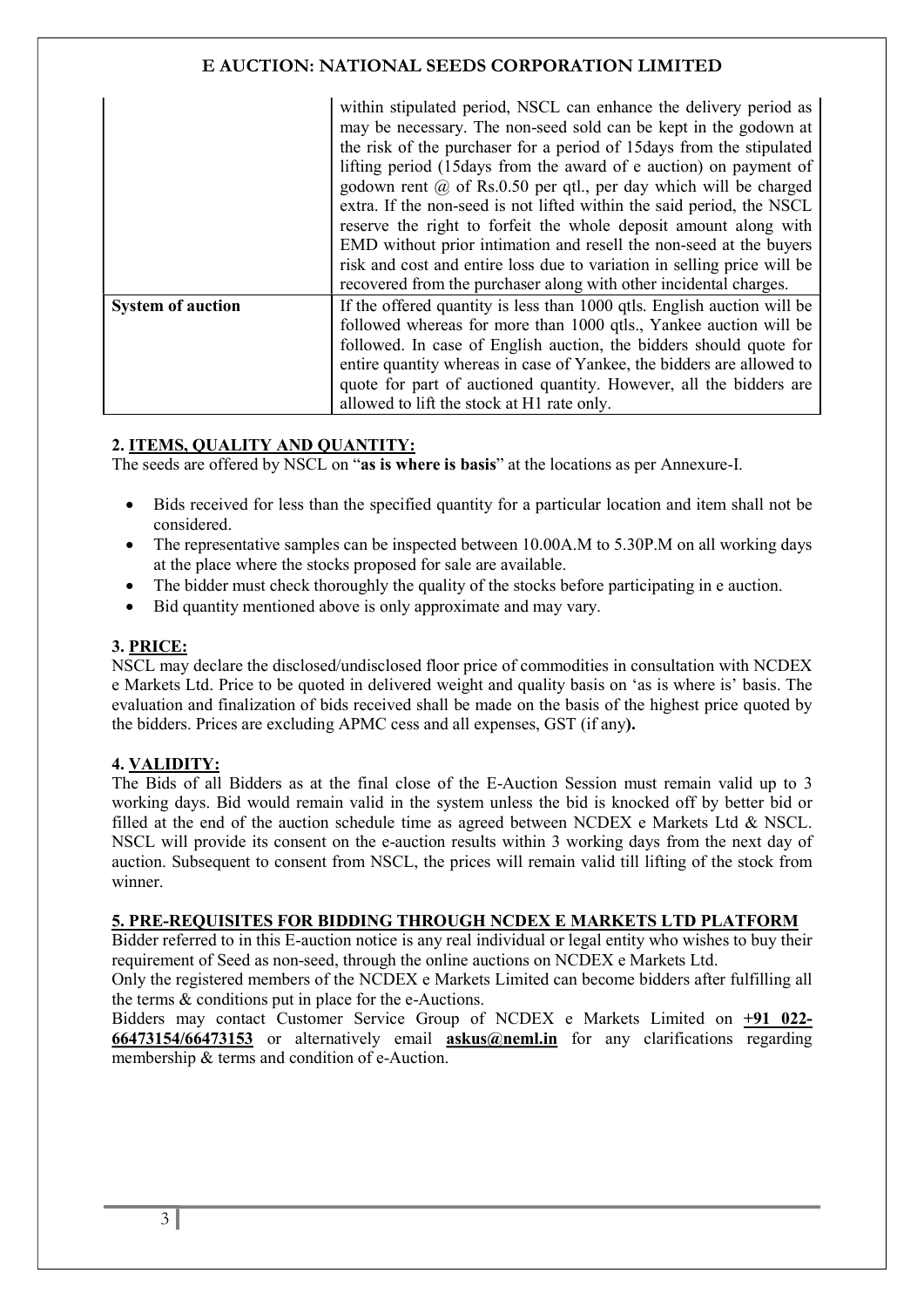#### 6. EMD& Deposit:

a. An amount equivalent to 2.5% of the bid amount shall be deposited by the bidder with NCDEX e Markets Ltd, before placing any bid, in the Common Exchange EMD account having following details

| <b>NCDEX</b> e Markets Ltd., Bank Account Number |                       |                        |                  |  |  |  |
|--------------------------------------------------|-----------------------|------------------------|------------------|--|--|--|
| <b>Bank Name</b>                                 | <b>Account Number</b> | <b>Branch Name</b>     | <b>IFSC</b> Code |  |  |  |
| <b>HDFC Bank</b>                                 | 00990690013043        | Fort Branch,<br>Mumbai | HDFC0000060      |  |  |  |
| Axis Bank                                        | 004010202176811       | Fort Branch,<br>Mumbai | UTIB0000004      |  |  |  |

#### For the E- Auction by way of:

Demand Draft/Pay Order in the name of NCDEX e Markets Ltd, payable at

#### Mumbai

- RTGS/NEFT Transfer
- Direct Deposit/Transfer
- b. The bidder/member should intimate NCDEX e Markets Limited for the transfer of funds through CS Tracker Module- https://cst.nspot.in in the prescribed manner (Contact Customer Service Group on +91 022-66473153/54)
- c. The bidders shall be allowed by NCDEX e Markets Ltd to bid only if the requisite EMD amount is available in the Common Exchange EMD Account of NCDEX e Markets Ltd. The amount deposited as EMD would determine the bidding capacity of the bidder.
- d. Only the EMD of the highest bidder would be blocked by NCDEX e Markets Ltd. EMD of the unsuccessful bidder(s), including those whose bid(s) are not accepted due to non-fulfillment/not meeting the conditions attached to the bid(s), will be returned by NCDEX e Markets Ltd on the withdrawal request made by the bidder through CS Tracker module latest by seven (7) days from the date of close of the E Auction.

#### 7.ONLINE BIDDING/E-AUCTION SESSION DETAILS:

- a. The Auction Session will open on one particular day/date as decided between NCDEX e Markets Ltd & NSCL.
- b. If any bid is received 3 minutes prior to the schedule auction closing time, then the auction schedule shall be extended for 5 minutes over and above the schedule auction end time. There shall be maximum 3 such extensions.
- c. The bidders shall place their bids online on NCDEX e Markets Ltd Platform https://market.nspot.in, the online trading system made available by NCDEX e Markets Ltd. as per the terms and conditions of the E Auction such as the minimum quantity for putting the bids, required EMD deposit etc.
- d. The Bidders to quote in **Indian Rupees/Quintal** for each item on offer.
- e. NSCL may specify a floor price below which no bids shall be accepted by NCDEX e Markets Ltd Platform.
- f. The incremental tick size shall be Rs. 1 (One Rupee)/qtl.
- g. During an auction session, a bidder may modify their bid upwards to an incremental value more than the highest bid.
- h. No cancellation of bids shall be allowed during an auction session.
- i. The final results of the Auction as declared by NCDEX e Markets Ltd in consultation with NSCL are binding on all bidders and any requests for cancellation received after the conclusion of an auction session shall result in the forfeiture of the Bid Bond.
- j. Any bid placed using the bidder's username and the password shall be deemed to be an unconditional binding of the bidder to whom such username and the password has been allotted by NCDEX e Markets Ltd, inter-alia, for the purpose of the E-Auction and the bidder shall be solely and fully responsible for all the activities that occur under such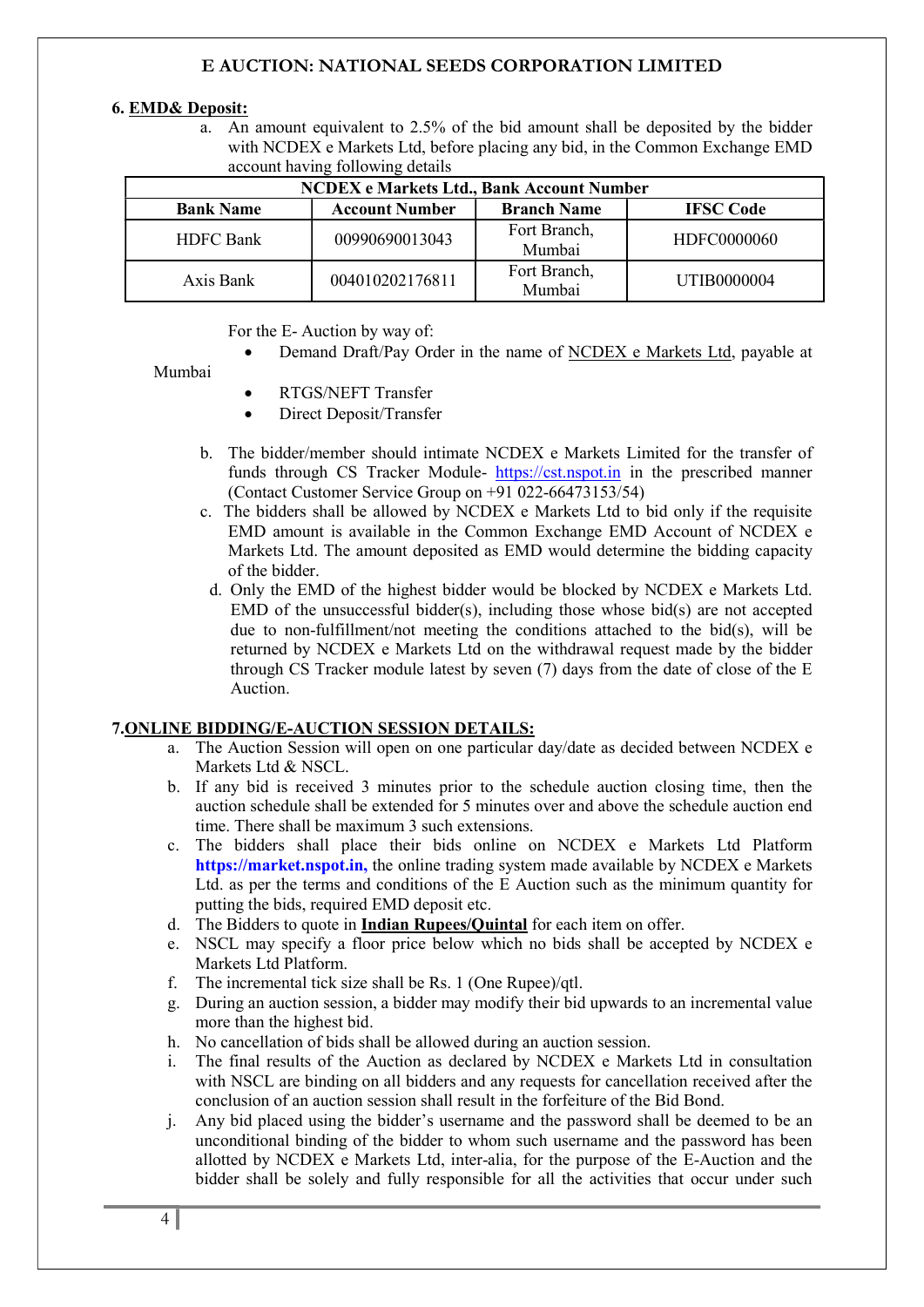username and password. The user is therefore advised to check the username and the password before the E-Auction and is advised not to reveal it to anyone else so as to prevent misuse of the same.

#### 8. INTERNET CONNECTIVITY

The Seller shall not be responsible for any failure of power, Network, Server, Bandwidth problems, Hosting Server, Internet Connectivity, ISP or otherwise or the slowness to access NCDEX e Markets Ltd Platform/Exchange Platform **https://market.npsot.in.** For any reason whatsoever, in case the scheduled e-auction does not get complete as intended. NeML in consultation with NSCL may reschedule the e-auction on a different date and time.

#### 9. DOCUMENTS CONSTITUTING CONTRACT:

The Invitation of Bids, the terms and conditions of the E Auction, Bid of the successful bidder on NCDEX e Markets Ltd Platform, Letter of Acceptance issued by the Seller to the successful bidder (hereinafter called the Buyer) along with any amendment issued prior to signing of contract shall constitute a valid and binding Contract between the Seller and Buyer.

#### 10. TRANSACTION CHARGES:

NCDEX e Market Ltd will charge transaction charge of 0.50% (Service Tax Extra) of the actual sale value, which NeML will deduct from the EMD deposited by the buyer after the settlement of goods.

### 11. PAYMENT AND LIFTING OF THE STOCKS:

a. The Buyer will be required to pay 20% of contract value within 3 consecutive bank working days from the date of awarding e Auction, remaining 80% within next 7 bank working days from delivery order generation. The payments need to be made into the bank account of NSCL by way of Direct Transfer/RTGS in the bank account having details in Annexure II. No delivery will be made before receiving full payment of auctioned quantity.

b. The seller shall issue delivery order and arrange for weighing equal to the auctioned quantity. The Seller's responsibility shall cease once the goods leave the warehouse premises and no claim from the Buyer will be entertained thereafter.

c. The non-seed stock will be released to the successful bidder on "as is where is basis" by removing tags, labels and defacing the container/bags, in case of with bag auction/tender, otherwise the arrangement for gunny bag/packing materials will also have to be made by buyers/party.

d. Staggered lifting permitted; however, no delivery will be made before receiving full payment (excluding EMD) of allotted quantity. The lifting of the non-seed must be completed within 15 days from the award of e auction, if due to certain unavoidable circumstances it is not possible for NSCL to deliver the non-seed within stipulated period, NSCL can enhance the delivery period as may be necessary. The non-seed sold can be kept in the godown at the risk of the purchaser for a period of 15days from the stipulated lifting period (15 days from the award of e auction) on payment of godown rent @ of Rs.0.50 per qtls, per day which will be charged extra. If the non-seed is not lifted within the said period, the NSCL reserve the right to forfeit the whole deposit amount along with EMD without prior intimation and resell the non-seed at the buyers risk and cost and entire loss due to variation in selling price will be recovered from the purchaser along with other incidental charges..

e. The loading and Weighment charges are to be borne by the Buyer.

f. In the event of the failure by the Seller to deliver the auctioned Seed as non-seed within the stipulated time including the enhanced period for the Buyer to take the physical delivery of the same despite the Buyer approaching for lifting, NCDEX e Markets Ltd shall refund the EMD amount to the Buyer and the transaction shall stand cancelled.

### 12. FORCE MAJEURE:

Should any of the force majeure circumstances, namely act of God, natural calamity, fire, Government of India Policy, restrictions (excluding any stock limits), strikes or lock-outs by workmen, war, military operations of any nature and blockades preventing the Seller/Buyer from wholly or partially carrying out their contractual obligations, the period stipulated for the performance of the Contract shall be extended for as long as these circumstances prevail, provided that, in the event of these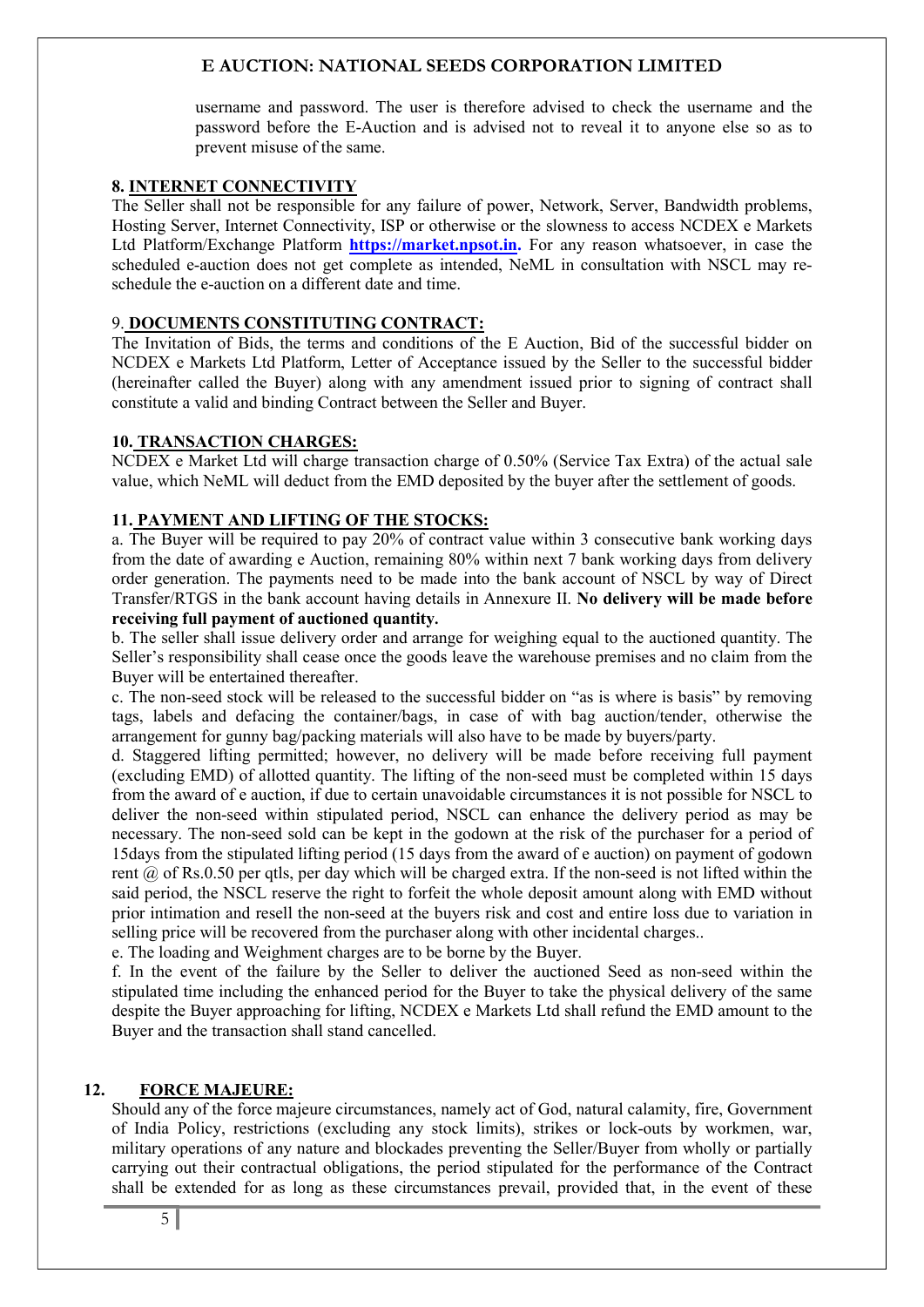circumstances continuing for more than two months, either party shall have the right to refuse to fulfill its contractual obligations without title to indemnification of any losses it may thereby sustain. The party unable to carry out its contractual obligations shall immediately advise the other party of the commencement and the termination of the circumstances preventing the performance of the contract. A certificate issued by the respective Chamber of Commerce shall be sufficient proof of the existence and duration of such circumstances.

## 13. RESOLUTION OF DISPUTES:

13.1 In case of any disputes relating to sale including the interpretation of any of the Clause/Clauses of the tender, the matter shall be referred to Chairman NSCL for resolution of dispute.

13.2 In case of any disputes remain unresolved or any party is dissatisfied with the decision taken by the Chairman, the matter shall be referred to a sole Arbitrator to be appointed by the CMD of NSCL at its sole and absolute discretion. The arbitration shall be held in New Delhi and the decision of the arbitrator shall be final and binding on both parties to the arbitration. The arbitration will be conducted in accordance with Arbitration and Conciliation Act, 1996 along with its amendments from to time.

13.3 Court situated New Delhi to the exclusion of all other courts in India, only shall have the jurisdiction in the matter.

13.4 NeML shall not be responsible for any dispute arising between the buyer and seller relating contract note herein mentioned above or anything related thereto. Both Buyer and Seller agree and acknowledge that NeML shall not be made party to any litigation, suit, petition, application, arbitration or appeal arising from the dispute between buyer and seller except NeML gross negligence or willful misconduct. NeML is merely providing electronic trading platform for the purpose of facilitation of trade and both the buyer and the seller agree and accept to indemnify and keep NeML indemnified from all the claims, losses or expenses that NeML may incur/suffer as a result of NeML being a party to any dispute between buyer and seller.

## 14. CORRUPT PRACTICES:

In case of any bribe, commission, advantages offered or promised by or on behalf of the Buyers to any officer/ employee/ servant of the NSCL then such Buyers shall be debarred from the tender enquiry in addition to initiating criminal action and blacklisting. Canvassing in any form on the part of the Buyer or on his behalf at any stage of tender process or while taking delivery will be treated as violation of terms and conditions of tender. If such instances are noticed the Buyer will be blacklisted for a minimum period of 3 years.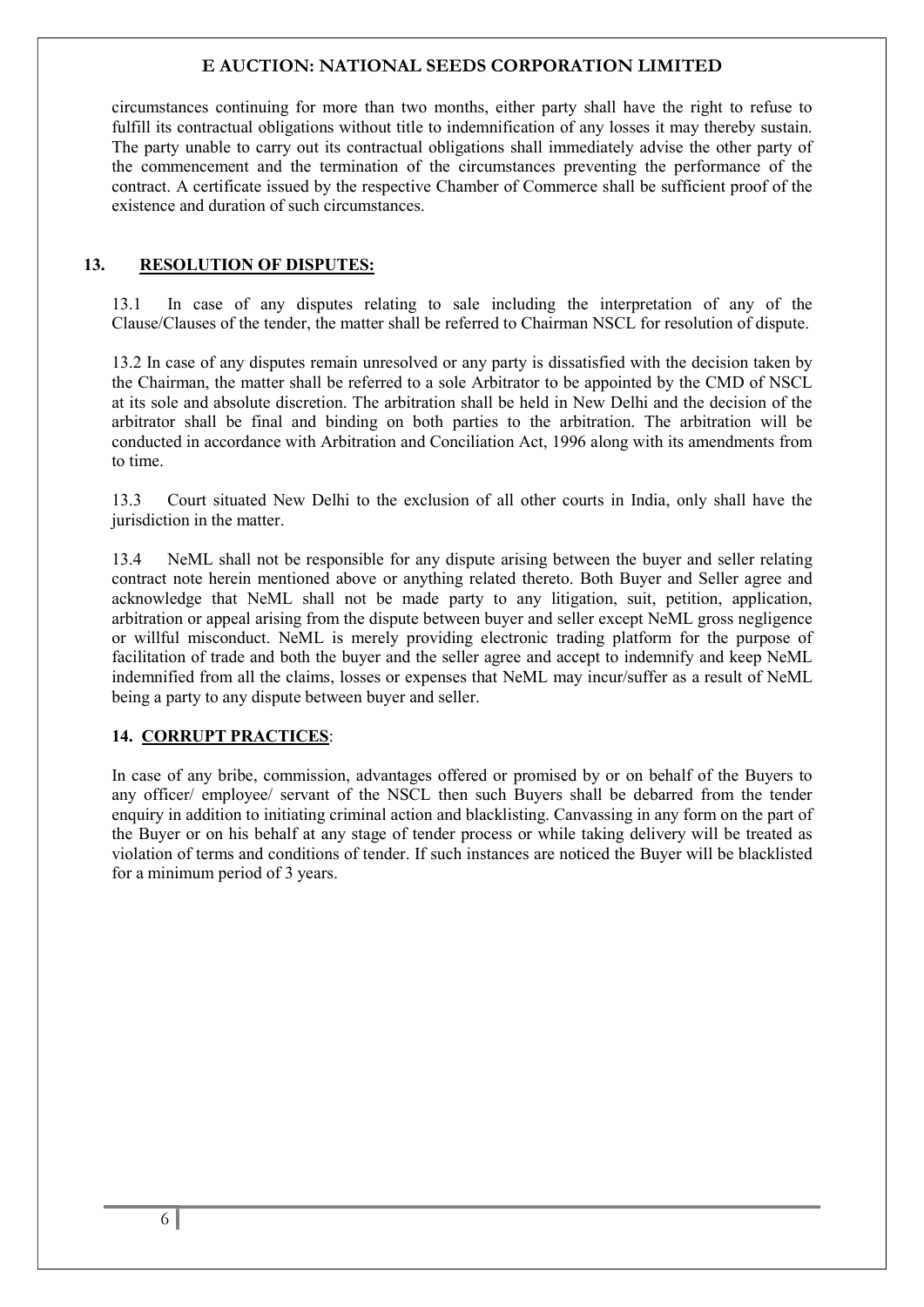### Annexure-I

|        |                  | <b>Detail of Auctionable seeds</b> |            |                    |
|--------|------------------|------------------------------------|------------|--------------------|
| S. No. | Unit             | Crop/Class                         | in<br>Qty. | <b>Non Seed</b>    |
|        |                  |                                    | Otls.      |                    |
| 1.     | <b>HISAR</b>     | PADDY/PB-1121/CS                   | 9.90       | <b>SUBSTANDARD</b> |
| 2.     |                  | PADDY/PB-1509/CS                   | 168.20     | <b>SUBSTANDARD</b> |
| 3.     | <b>JALANDHAR</b> | SORGHUM/CSV-32/TL                  | 28.84      | <b>SUBSTANDARD</b> |
| 4.     |                  | PADDY/PR-126/TL                    | 94.50      | <b>SUBSTANDARD</b> |
| 5.     |                  | KNOL-KHOL/WV/TL                    | 0.323      | <b>SUBSTANDARD</b> |
| 6.     |                  | BOTTLEGOURD/PSPL/TL                | 0.60       | <b>SUBSTANDARD</b> |
| 7.     |                  | BOTTLEGOURD/PN/TL                  | 0.04       | <b>SUBSTANDARD</b> |
| 8.     |                  | FRENCHBEAN/CONTENDER/TL            | 0.80       | <b>SUBSTANDARD</b> |
| 9.     |                  | PADDY/PB-1121/CS                   | 8.00       | <b>SUBSTANDARD</b> |
| 10.    | <b>KARNAL</b>    | PADDY/PB-1509/CS                   | 74.30      | <b>SUBSTANDARD</b> |
| 11.    |                  | BHINDI/PUSA-5/TL                   | 0.103      | <b>SUBSTANDARD</b> |
| 12.    |                  | FRENCHBEAN/AK/CS                   | 3.00       | <b>SUBSTANDARD</b> |
| 13.    | <b>HISAR</b>     | <b>WHEAT</b>                       | 465.00     | <b>SWEEPAGE</b>    |
| 14.    | <b>KARNAL</b>    | <b>WHEAT</b>                       | 102.00     | <b>SWEEPAGE</b>    |
| 15.    | <b>JALANDHAR</b> | <b>WHEAT</b>                       | 15.70      | <b>SWEEPAGE</b>    |
| 16.    | <b>BATHINDA</b>  | <b>WHEAT</b>                       | 20.87      | <b>SWEEPAGE</b>    |

# Details of auctionable seeds

## Contact Details:

| <sup>1</sup> | <b>HISAR</b>           | 9996901616 |
|--------------|------------------------|------------|
| <sup>2</sup> | JALANDHAR & BATHINDA : | 8619968556 |
| <sup>3</sup> | KARNAL                 | 9412517381 |